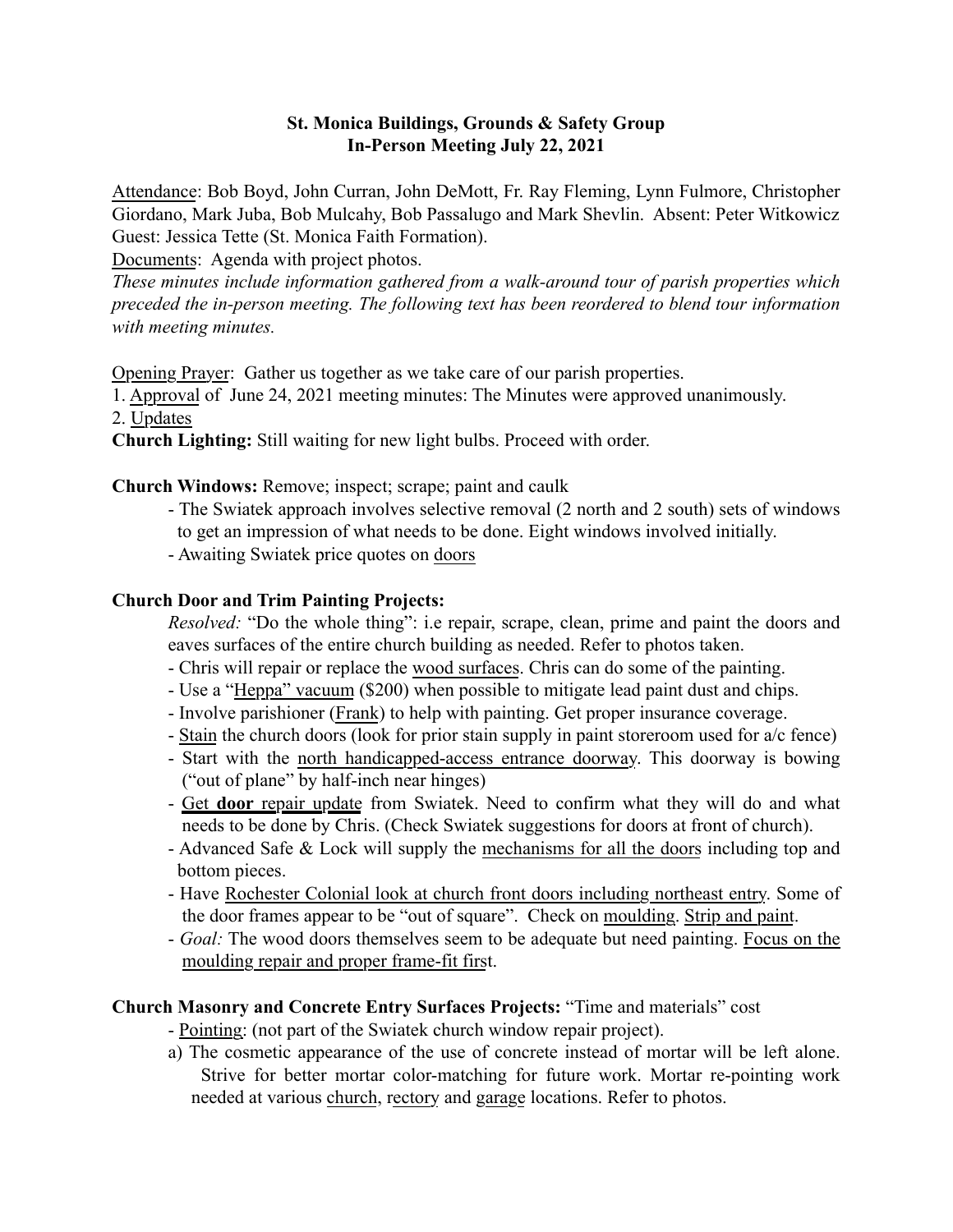#### St. Monica Buildings, Grounds & Safety -2- July 22, 2021

- b) Power wash & repaint church entry concrete surfaces: epoxy paint containing sand.
- c) Southwest church entry door itself is in good shape but concrete entry has problems. *NOTE safety issue:* This church entry is the Rochester Academy Charter School's key-accessed emergency evacuation location. Fix broken concrete lip. Fix the missing wooden patch at the lower door.
- d) Caulk gaps where concrete steps meet doors.

## Church Landscape Perimeter: *(note safety issues here)*

- Grind out the stump at the southeast corner on Monica Street. *ASAP.*
- Fill stump hole with screened topsoil. Add extra soil over time as it subsides. Seed.
- Put screened topsoil on bare dirt edges of sidewalks along Monica St. & add grass seed.
- Lower the rectory Monica St. & side bushes with a good trim [max.1 ft. removal at top]
- Metal grates (8 total) for church foundation crawlspace ventilation: Need chicken wire protective covering to avoid critters.

### Rectory outer perimeter:

- *Safety Issue:* ASAP: fix broken window at Margot's office.
- Remove old adhesive Contac paper from inside the laundry room window.
- check the fit of the window well grates and secure tightly. Check windows for cracks;
- Point masonry gaps where needed.
- Fascia paint repair needed at rectory side entrance near driveway. Do garage fascia.
- Scrape, prime and repaint areas around rectory and church doorways and eaves.
- Repaint brown wooden arch above rectory office entry facing Monica Street.
- Masonry repair at two doorway entrances. Power wash  $\&$  add epoxy paint with sand.
- Photocell repair for two garages' exterior lighting (in queue for Landmark).
- Stuck door mechanism at driveway needs monitoring. Lubricated 7/22/21.
- Contact Raydec (spelling) about ice control wiring.
- Bollard to protect gas meter: Awaiting word form Nichols. *Safety issue.*

# Rectory interior:

- Check on water heater pump affecting second floor bathroom. (Chris).
- Staircase spindles: Work underway. Looking great. (Chris).
- New air conditioner in the small kitchen dining room is working well.

### Preparing Rectory Basement for Summer Rainy Day Back-up Use.

- Call Ryan to fix plumbing problems in basement (and water heater affecting upstairs shower)
	- *Use this opportunity to explore possible water leak affecting high water bill?* (Mark S.)
- The toilet in the former workshop room and the shower are operational.
- All dining tables have rolling casters. Keep casters in place always to avoid scraping floor.
- Make sure that the rectory basement windows can open for fresh air. Some are tight. (Chris)
- Clean disused toilet bowls in all bathroom. (John C); *Don't use children's bathroom*s (no sinks)
- Fix toilet faucet and tank leak for both toilets in central room adjoining laundry room.
- Add new sliding curtains with expandable rods to basement door frames lacking doors (John C)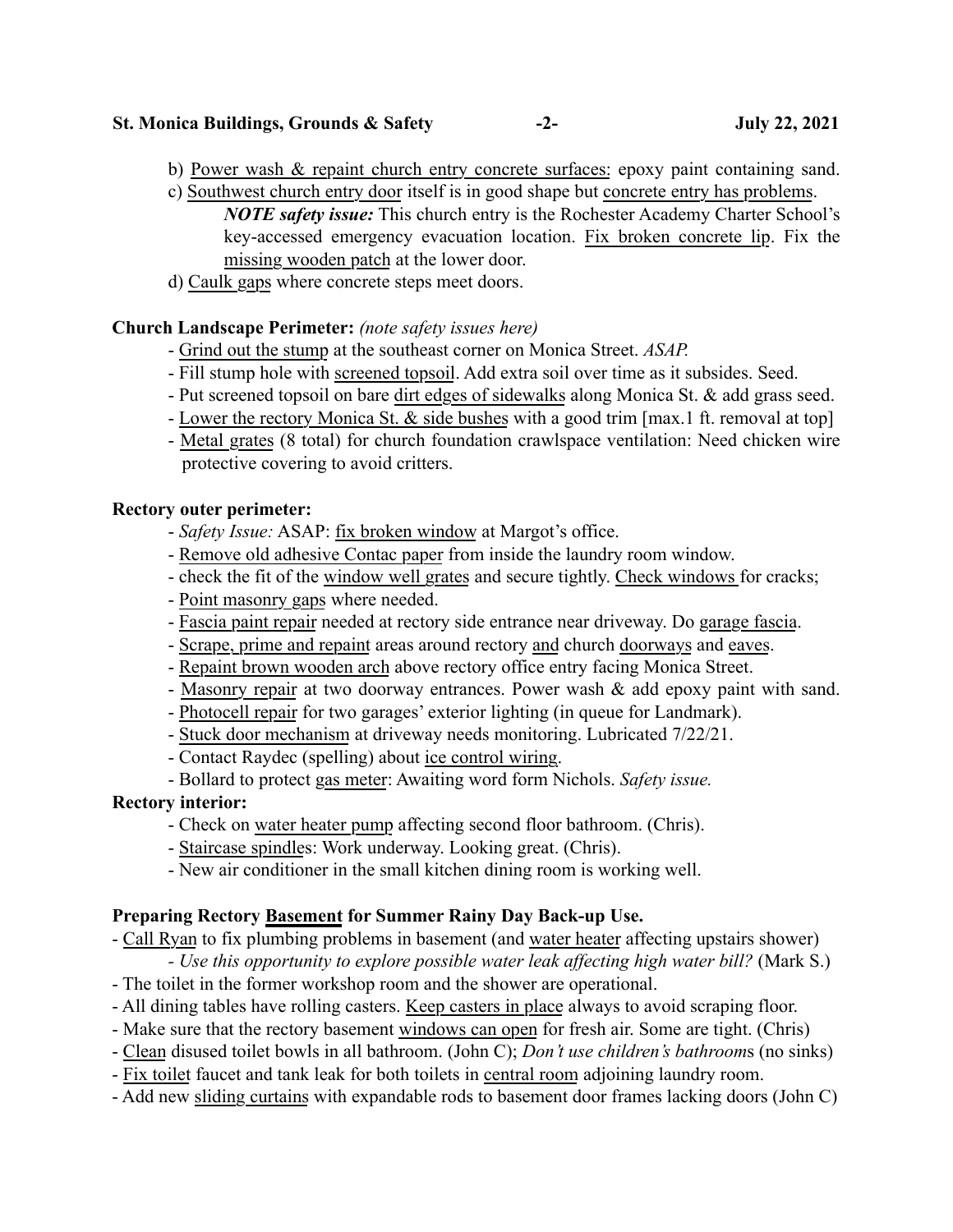#### St. Monica Buildings, Grounds & Safety -3- July 22, 2021

- Position oscillating fans in basement rooms (done). At least six in place.

- Drain dehumidifier water tanks daily (Wasyl). Current humidity is "normal". Good indoor temp

- Check on whether more folding chairs are needed from the detached garage.

### - *Safety issues:*

- a) About five electrical outlets lack cover plates or switch plates (exposed wires)
- b) Sharp metal pieces stick out from the concrete blocks that encased now-gone doors.
- c) Poor stairway lighting from driveway down to basement. *Safety issue.*
- d) Improve illumination in basement (replace weak bulbs)
- e) Improve on/off switches' functionality for large basement rooms
- f) Vacuum spider webs from basement window grates. (Ask Wasyl).
- g) Toilet paper, paper towel, disinfectant soap supplies needed.

Rectory and Garage Storage of paperwork records and assorted unneeded items:

- Kudos go to the Buildings Team members who have worked over a month to remove unneeded items and fill a large-sized dumpster. The attic has clear air passage and stored items are useful. The room next to the Emmanuel Church of the Deaf office had unneeded items removed. Rectory parish paperwork storage is manageable. The custodian's storeroom beneath the church has been cleaned and reorganized with unneeded items were removed. The attached "Fr. Ray's Garage" has ample storage space (2 garage bays cleared). One of these bays will be used to store the summer Basketball Clinic's four moveable basketball hoops (July 28 - circa August 5th). The detached garage has organized storage of Westside Farmers Market tents, refrigeration units, community service tools and assorted supplies. There is space available in the south garage segment for activities like the Back-to-School supplies storage.

#### Security Issues: (break-in and fire alert systems)

- Doyle Security discussion (Bob Boyd, Mark Shevlin and Fr. Ray): Pleased with receptive "no selling" attitude. Doyle will develop a proposal. Discussion dealt with door and window security options; glass breakage monitoring and internal access focusing on the "common area" doorway that separates the church from the rectory. Our parish doors are considered strong (but most break-ins involve windows). The stairway from the former altar boy room and the sanctuary is not considered a problem. Need to secure the basement access at this common area stairway also. There was no mention of security camera options at this time.

- There has been no response yet from the company dealing with fire alert protection.

### 3. Old Business:

- The stair-lift system was revisited. The concern involves the need to use parish gathering space more effectively in light of diminished food preparation limitations. A "safety zone" option and the possible use of a stair lift system to accommodate a wheelchair platform were mentioned. Using an enclosed elevator system is too expensive at this time. Stair lift systems are expensive, too, and are slow to operate during an emergency. Will explore other gathering space options*. No action at this time.*